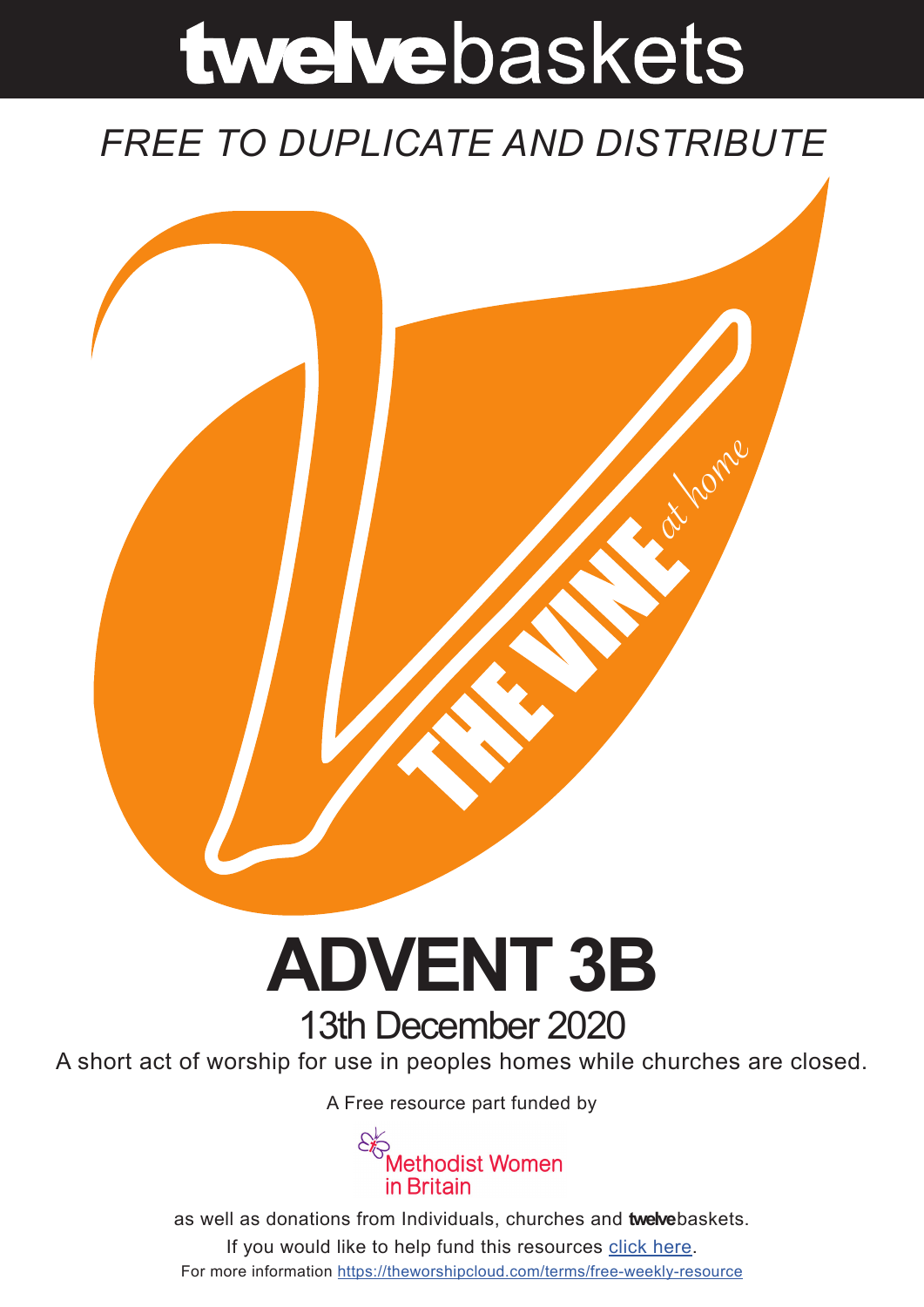#### **Call to worship**

Advent God, come amongst us. God of hope, shine your light upon us, Flickering, like a candle flame, Advent God, we put our hope in you.

*[At this point, you could play the* [Vine Video – Hopes for the Season](https://theworshipcloud.com/view/store/twelvebaskets-vine-video-hope-for-the-season-2-the-vine-video-13th-december)*].*

<span id="page-1-2"></span>Advent God, we put our hope in you. Amen.[1](#page-1-0)

#### **Hymn: 217 STF – Silent Night –** [YouTube](http://www.youtube.com/watch?v=5EcqyZEnuMc)

#### **Opening Prayers**

Gracious God,

"Drop Thy still dews of quietness

Till all our strivings cease..."

*[Pause]*

"Take from our souls the strain and stress,

and let our ordered lives confess

the beauty of thy peace."

*[Pause]*

Take our busyness Take our excitement Take our impatience Take our fears Take our uncertainties

Take our confessions and lead us to bring good news to the oppressed; lead us to where broken hearts need binding; lead us to where captives can be liberated; lead us to where mourners yearn to be comforted; lead us to proclaim the year of your favour.

<span id="page-1-3"></span>Amen.*[2](#page-1-1)*

#### **Let us now say the Lord's Prayer**

<span id="page-1-0"></span><sup>&</sup>lt;sup>[1](#page-1-2)</sup> Additional prayers by Tim Baker

<span id="page-1-1"></span>Opening prayers written by Phil Craine *[2](#page-1-3)*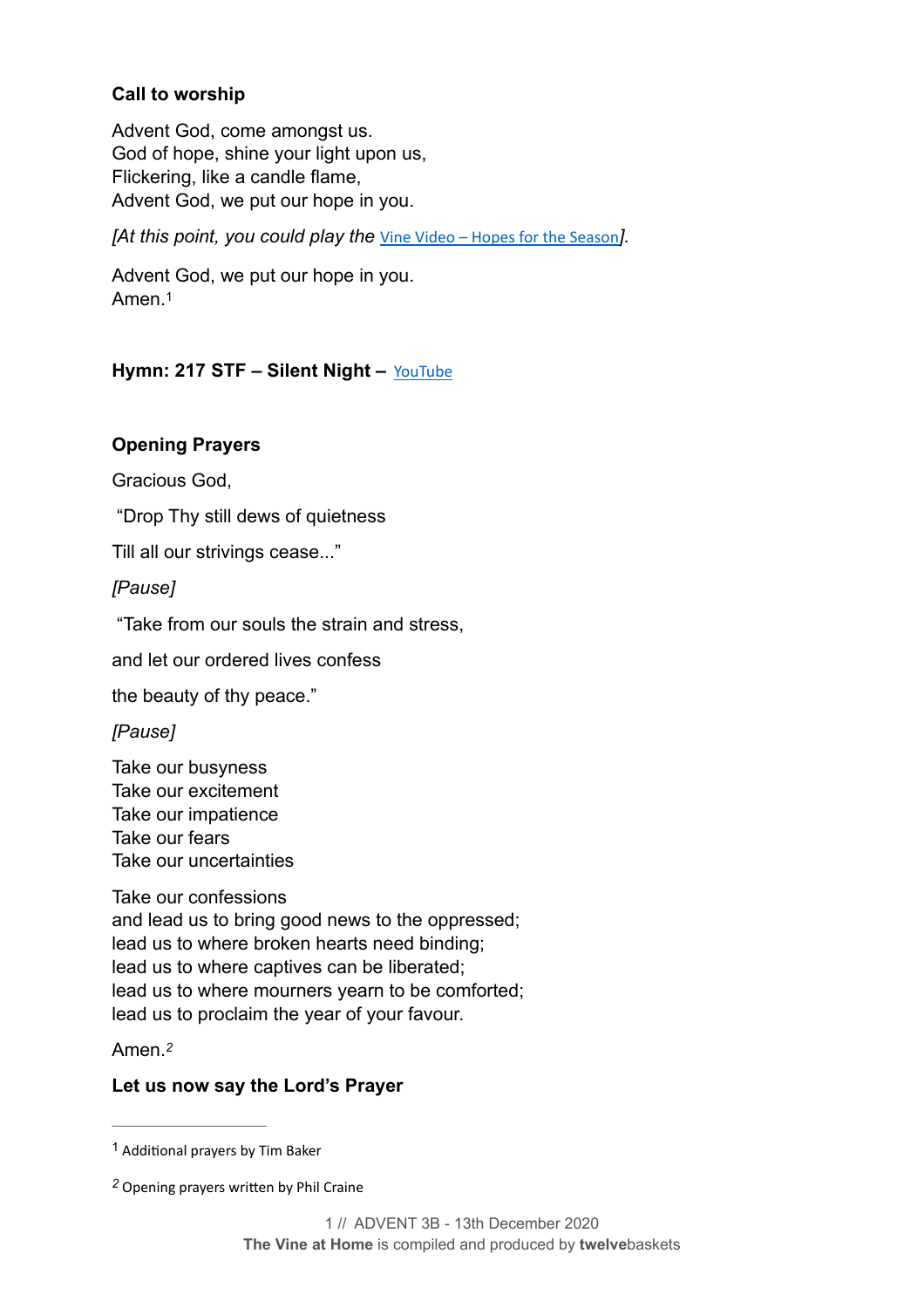**Readings**: **Isaiah 61:1-4, 8-11 -** [Click for Reading](https://www.biblegateway.com/passage/?search=Isaiah+61:1-4,+8-11&version=NRSV) **John 1:6-8, 19-28 - [Click for Reading](https://www.biblegateway.com/passage/?search=John+1:6-8,+19-28&version=NRSV)** 

#### **Reflections on the readings**

*Today's reflections come from Carolyn Lawrence, the current Vice President of the Methodist Conference.*

Well what a year 2020 has been!

When we celebrated last New Year's Eve none of us could have envisaged the changes that have happened during this year. If someone had told us back in January that we would soon be wearing masks, unable to sing in church, unable to cuddle our grandchildren and conducting all our services and meetings online we would never have believed them! I certainly never expected my year as Vice President to begin with a virtual induction, delivering a speech in an empty room to a camera and then conducting my District Visits on Zoom from my study!

Change is a constant in our lives. Some change is for good and other change can be destructive but like King Canute trying to hold back the tide, we often can't control the changes happening around us and that can be scary.

The lectionary passages for today all speak to us about change and transformation. As we reflect on the story of John the Baptist, preparing the way for the coming of Jesus, we remember that he was pointing to the light that was to come to transform the darkness in people's lives.

During Advent we again remember the promise that God is with us in Jesus and that we are never alone if we invite him to be part of our lives. Today more than ever, the world needs to hear that message of hope that is contained in the story of the incarnation. And as individuals, we too need sometimes to be reminded of the great and comforting truth of the presence of Jesus and his promise never to leave us or forsake us.

From these readings, the one that really resonated with me was the passage from Isaiah 61. Interestingly, in my Bible, this section is titled, 'The Year of the Lord's Favour'. It made me laugh to begin with as I considered the year that has passed, but on further reflection it really struck a chord with me.

This passage, which Jesus used to proclaim the nature of his ministry, speaks powerfully of the transformation that God can bring to individuals and communities. It declares that the poor will hear good news, the broken hearted will be bound up, the captives will be freed, those who mourn will find comfort and be given a crown of beauty in place of ashes, despair will be turned to praise and ancient ruins will be restored and rebuilt.

What a wonderful message of hope to us, especially after the way our world has been rocked this past year.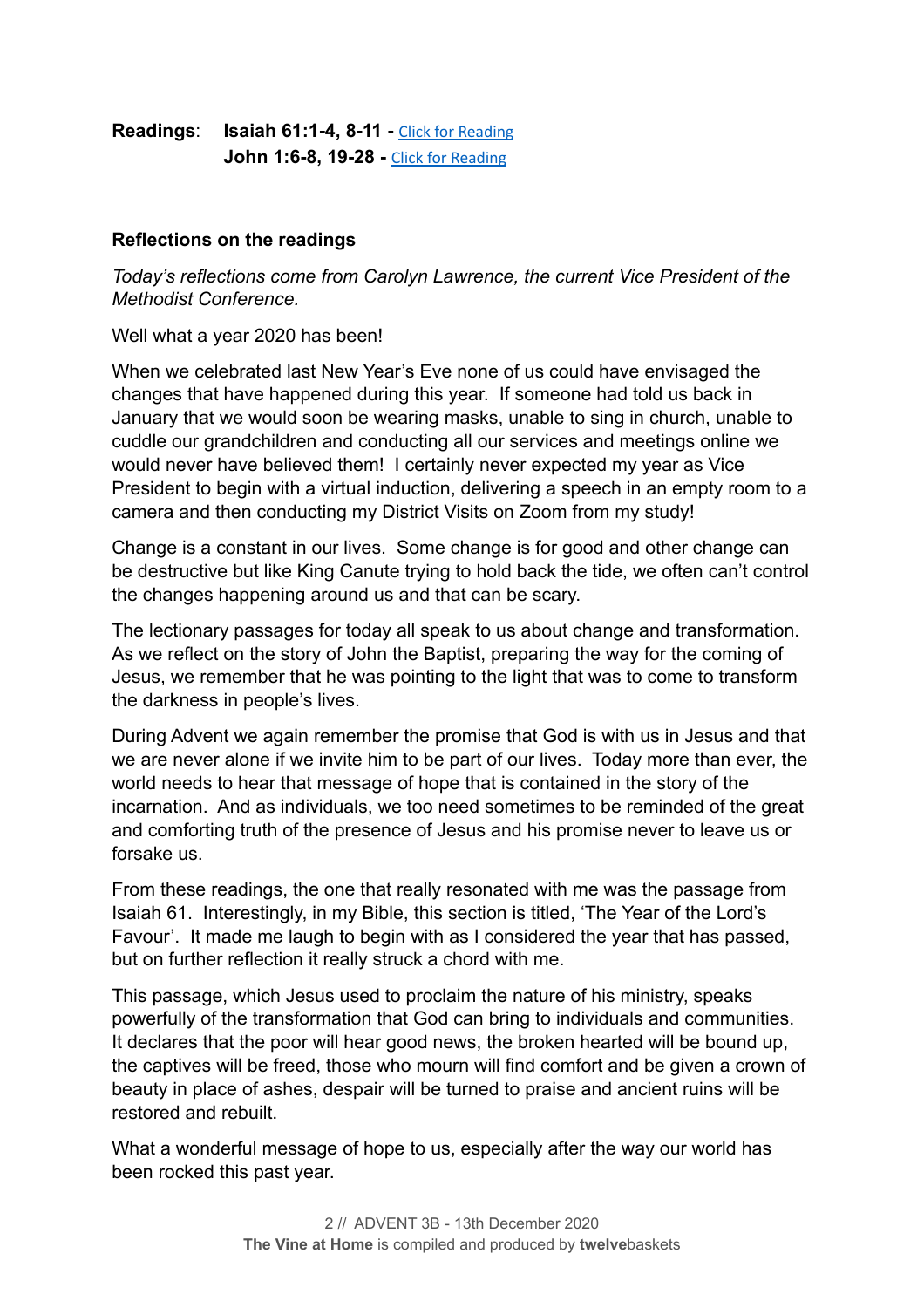This year has been tough for us all and I know that many have experienced confusion, disorientation, loss, despair, grief, isolation and discouragement. Many have told me that they feel that they are living in a strange land and it can sometimes seem that we are now living amongst the ashes of our former way of life.

My husband and I were mission partners for a while in Guyana in South America, and before we moved overseas, we had some cross cultural training. We were taught that moving to a new culture could be like a bereavement process and that it would take time to adjust and adapt to a new way of living with different traditions and expectations. In fact, Psalm 126 was a real comfort to me at that time as we said goodbye to our families and we felt we were like the ones who went out weeping, carrying seed to sow and trusting God to bring good from a difficult season. In fact I can look back now and see God's hand on our time overseas and also remember the joy as we came home and adapted again to life in the UK.

This past year has been like living through a bereavement in many ways and all of us could have done with some cross cultural training to learn how to adapt to new ways of living and interacting as well as new ways of worshipping and being church.

Whilst walking on the South West Coast Path earlier this year, I came to a part of the cliff that had crumbled away into the sea and the path had had to be diverted further inland. This spoke to me about the current difficulties and I reflected that the path of our lives, which previously seemed secure, has crumbled away from underneath us and we are having to divert the path as we adjust to new ways of living.

I have been encouraged by hearing many stories of the creative and exciting ways that churches have been finding to enable worship to take place, to care for the vulnerable in their communities and to reach out with the love of Jesus in their villages, towns and cities. Despite the difficulties, and the uncertainties, I truly have seen God bringing beauty from ashes.

My prayer for you today is that you will know the transforming power of God despite difficult circumstances, that you will know the comfort of the presence of God with you and that you will be given the garment of praise in place of a spirit of despair and walk forward in hope, faith and trust, safe in God's hands.

<span id="page-3-1"></span>Amen.[3](#page-3-0)

#### **Prayers of intercession**

Heavenly Father, Saviour of all people

We pray you would bring comfort to those who are struggling and to those that mourn. We pray that you would bring healing to those suffering. Please give us compassion towards those that are hurting.

*[Pause]*

<span id="page-3-0"></span> $3$  Reflection written by Carolyn Lawrence